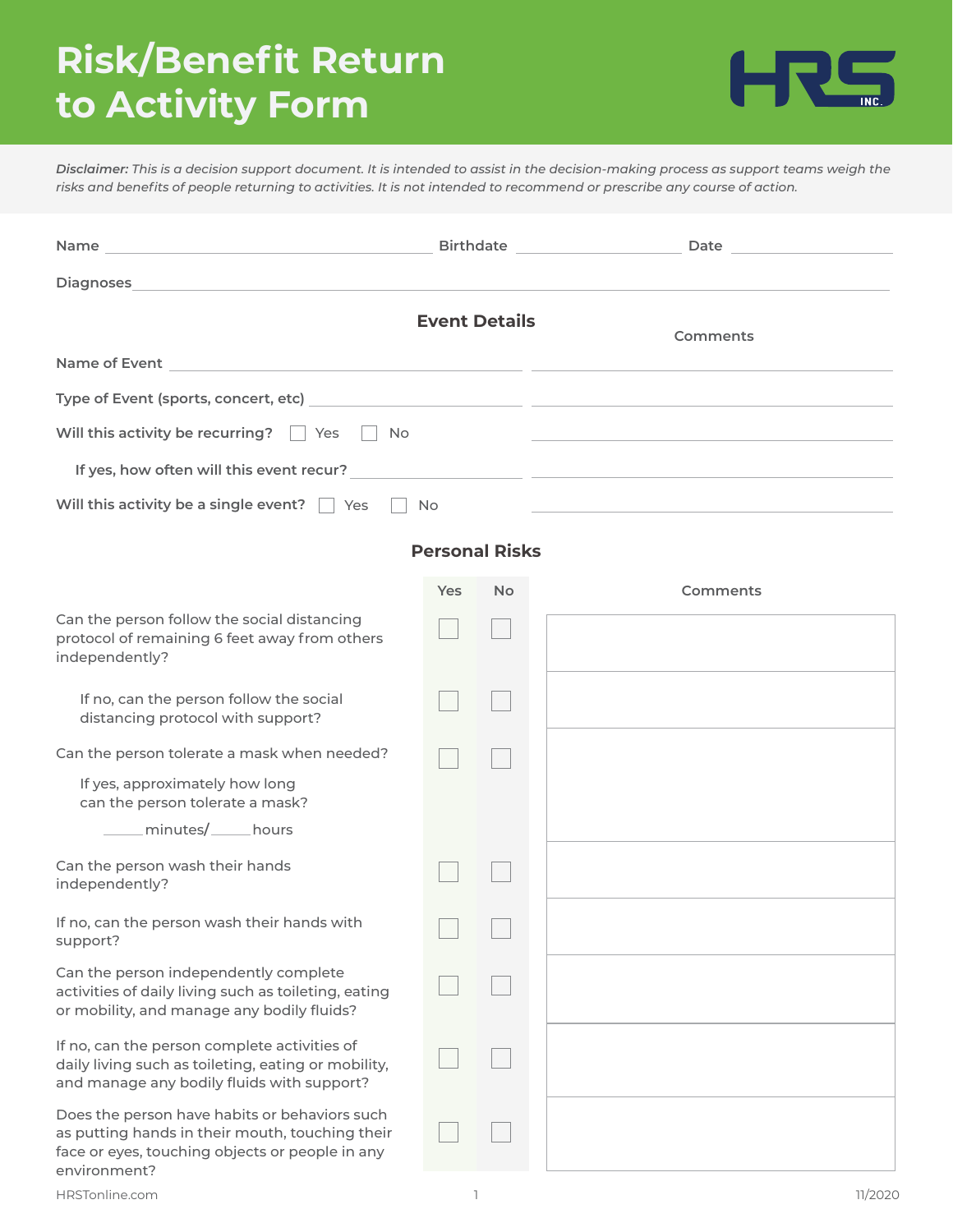# **Situational Risk**

**Yes No**



**Comments**

| Is the level of community spread in the location<br>of the activity considered reasonable by health<br>authorities? (please explain) |                     |           |          |
|--------------------------------------------------------------------------------------------------------------------------------------|---------------------|-----------|----------|
| Is there a law or ordinance in place that all<br>persons in the community must wear masks<br>even with social distancing?            |                     |           |          |
| Is there a higher risk to housemates if this<br>person is allowed to participate in this activity?                                   |                     |           |          |
| Does the place of the activity have policies,<br>procedures and plans in place to reduce the<br>spread of infection?                 |                     |           |          |
| Is there a virtual option for this event?                                                                                            |                     |           |          |
| If yes, would the person receive the same<br>benefit if they participate virtually?                                                  |                     |           |          |
|                                                                                                                                      | <b>Health Risks</b> |           |          |
|                                                                                                                                      | Yes                 | <b>No</b> | Comments |
| Does the person have diabetes?                                                                                                       |                     |           |          |
| Is the person obese? (BMI 30 or higher)                                                                                              |                     |           |          |
| The person is over the age of:                                                                                                       |                     |           |          |
| 60<br>70<br>80                                                                                                                       |                     |           |          |
| Does the person have known respiratory<br>issues?                                                                                    |                     |           |          |
| Does the person have known cardiovascular<br>issues, including high blood pressure?                                                  |                     |           |          |
| Does the person have any<br>immunocompromising conditions?                                                                           |                     |           |          |
| Does the person take any immunosuppressant<br>medications?                                                                           |                     |           |          |
| Does the person have kidney disease?                                                                                                 |                     |           |          |
| Does the person have any other specific serious<br>health issues or risks?                                                           |                     |           |          |
| Is the person's vaccination status up-to-date for<br>this condition as per current recommendations?<br>(list vaccination date)       |                     |           |          |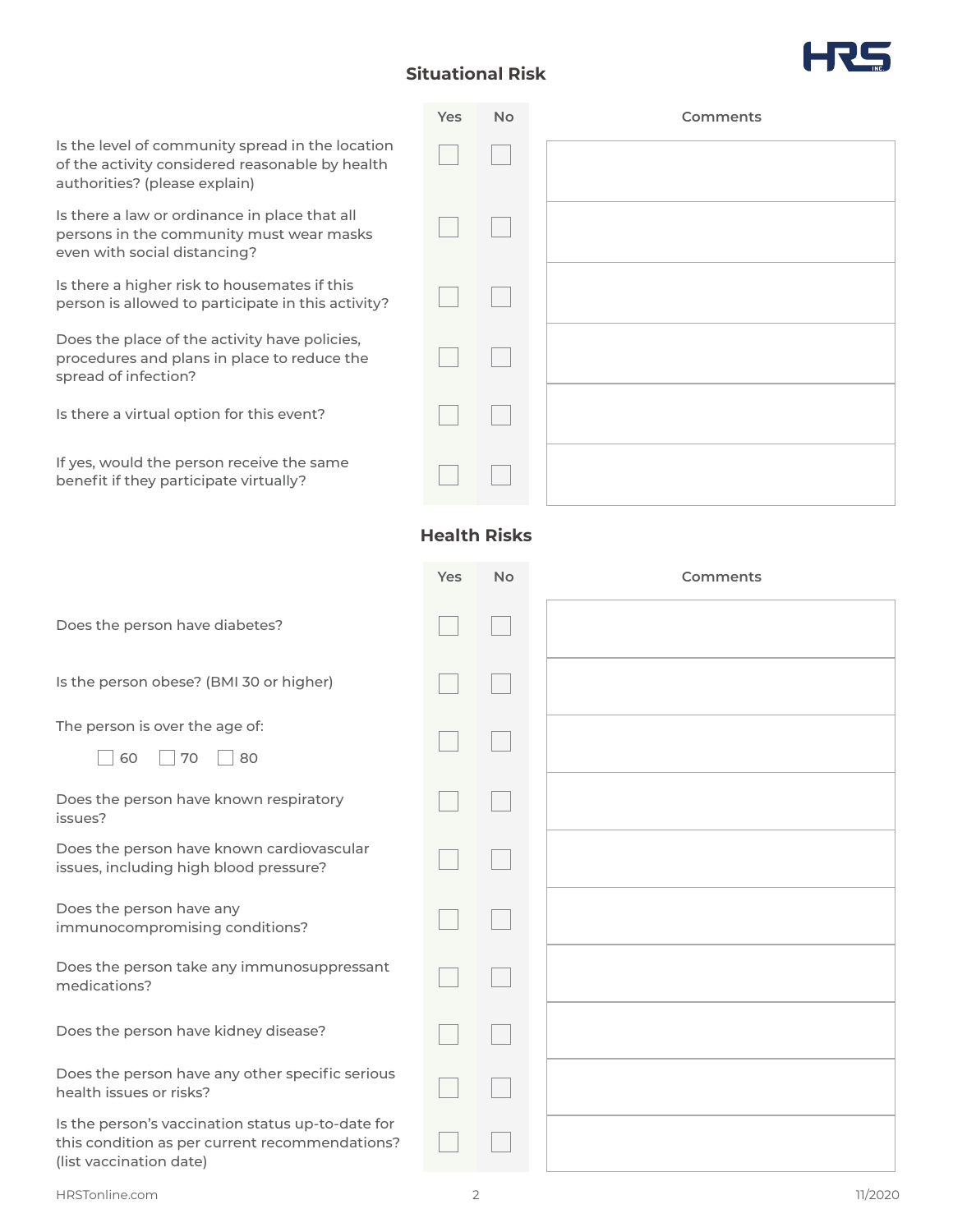

## **Benefits**

|                                                                                                                                                            | Yes | <b>No</b> | Comments |
|------------------------------------------------------------------------------------------------------------------------------------------------------------|-----|-----------|----------|
| Is socialization important to help manage or<br>improve the person's anxiety, mood, mental<br>status, behavior, or mental health disorder?                 |     |           |          |
| Is routine important to help manage or<br>improve the person's anxiety, mood, mental<br>status, behavior, mental health disorder, sleep<br>or dementia?    |     |           |          |
| Does the person earn a wage when<br>participating in this activity?                                                                                        |     |           |          |
| Is this specific activity important in<br>maintaining relationships with friends, family,<br>and/or co-workers?                                            |     |           |          |
| Does it appear that the person feels a<br>sense of pride and accomplishment when<br>participating in this activity (If "yes", how was<br>this determined?) |     |           |          |
| Does the person get to interact with non-<br>disabled persons while participating in this<br>activity?                                                     |     |           |          |
| Would the person receive positive<br>reinforcement from others outside of the<br>home while participating in this activity?                                |     |           |          |

# **Additional Comments**



## **Signature of person completing form Date**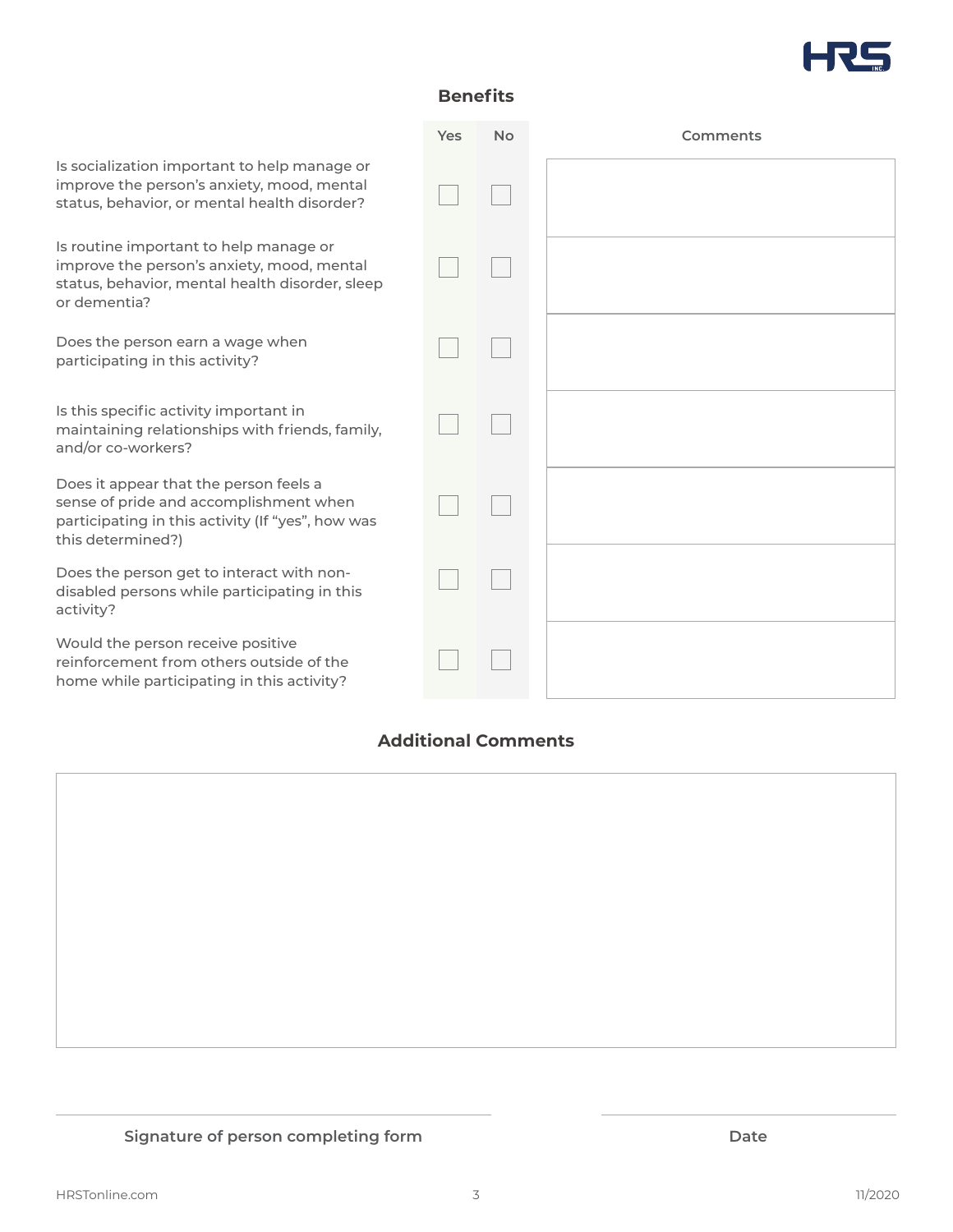

**Name**

#### **Team meeting discussion:**

**Date of meeting:**

### **Team conferred with the person and decided:**

**Benefits outweigh the risks in participating in this activity.**

#### **Why?**

**Benefits do NOT outweigh the risks in participating in this activity.**

**Why?**

#### **Person contribution:**

**I agree with the decision made. I do not agree with the decision made.**

**If the person does not agree with the decision made, what is their objection?**

**How can the team work with the person to reach a compromise or help them better understand why the decision was made?**